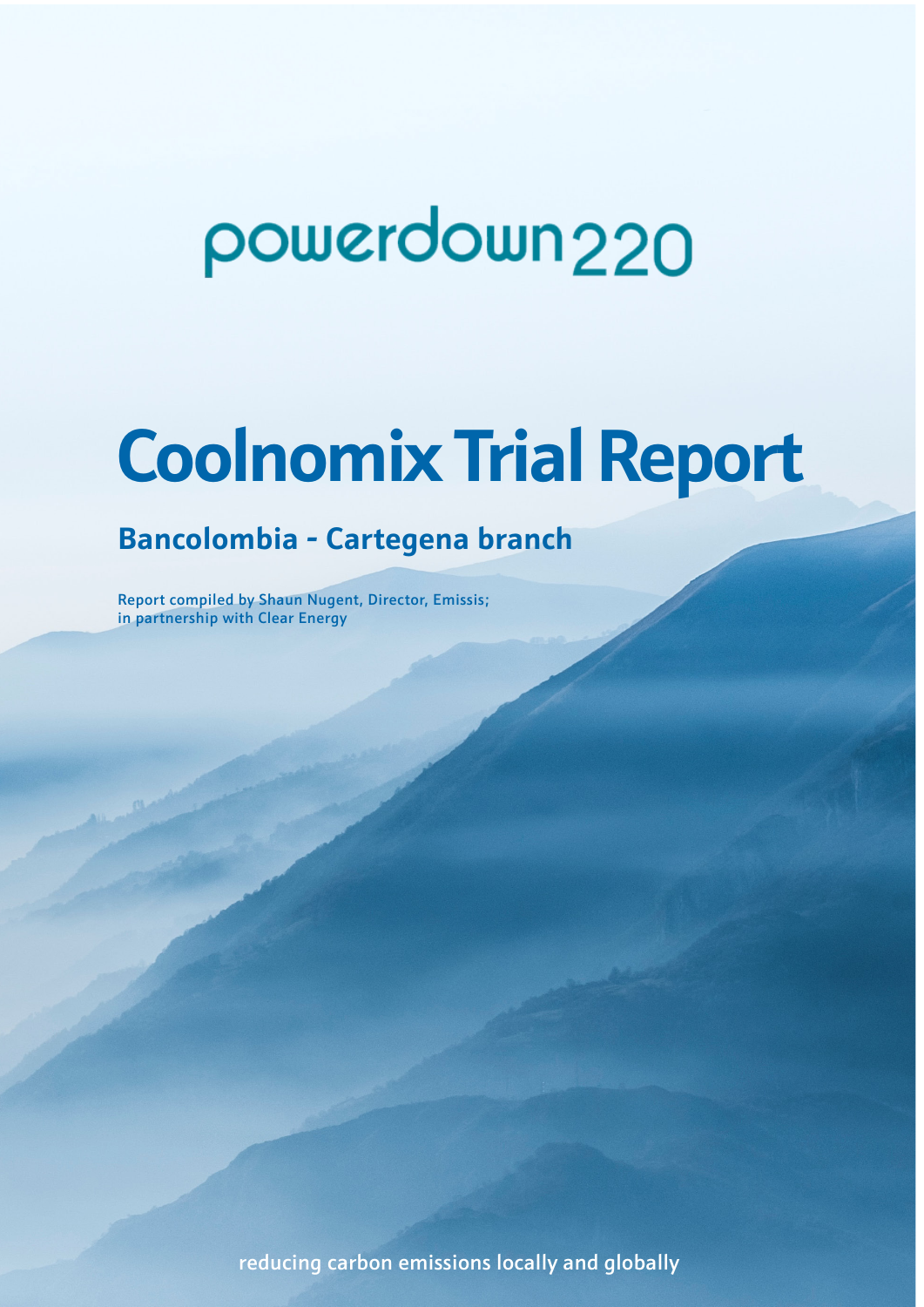

#### About

Bancolombia is a major banking group in Colombia.

#### Coolnomix Model

3 x AC-01 for air-conditioning use + 1 x MID smart meter with GPS capability for remote monitoring

#### Direct Annual Savings



## **Coolnomix®**

Reduce the energy consumption of your air-conditioning and refrigeration without affecting the output you need. Our technology is maintenance free and can be easily installed by our qualified engineers with no disruption to your operation. You can expect up to 40% energy saving on your air-conditioning and up to 30% on your refrigeration.

*We keep your people, equipment and produce cool, and your energy budget from overheating*

## **Client**

Bancolombia is a full-service financial institution that provides a range of financial products and services to a diversified individual and corporate customer base throughout Colombia, as well as in other jurisdictions, such as Panama, El Salvador, Puerto Rico, the Cayman Islands, Peru, and Guatemala.

## **Overview**

The purpose of the trial was 'proof of concept' pilot study to prove the benefit of installing COOLNOMIX our unique patented intelligent thermostat on reducing the energy consumption, costs, and carbon emissions of the air-conditioning.

Emissis and exclusive partner Clear Energy carried out a 46.5 day trial on three air-conditioning units at the Cartegena branch, Colombia.

## **Trial**

On the 06/04/2021 three COOLNOMIX units were installed and connected to three internal Trane air-conditioning units, each with two compressors forcing cooled air through each air handling duct.

To measure the energy consumed by the air-conditioning an MID smart meter, with remote connectivity, was connected to the external condenser.

COOLNOMIX units were installed on air-conditioning units No. 1, No. 2, and No. 3. A kWh meter was installed to monitor the consumption during the trial. No. 1 and No. 2 air-conditioning units were very erratic due to the branch occupancy at the end of April onwards, but No. 3 air-conditioning unit continued to operate normally for 24-hours a day, as it cools the ATM area.

Data recording commenced on the 06/04/2021 with COOLNOMIX active (ON) until 28/04/21 and then COOLNOMIX was inactive (OFF) until the trial was completed on 23/05/21.

During the trial, the metered half-hourly and 4-hourly data was collected and analysed. No. 1, due to the erratic operation, was analysed on a half-hourly basis.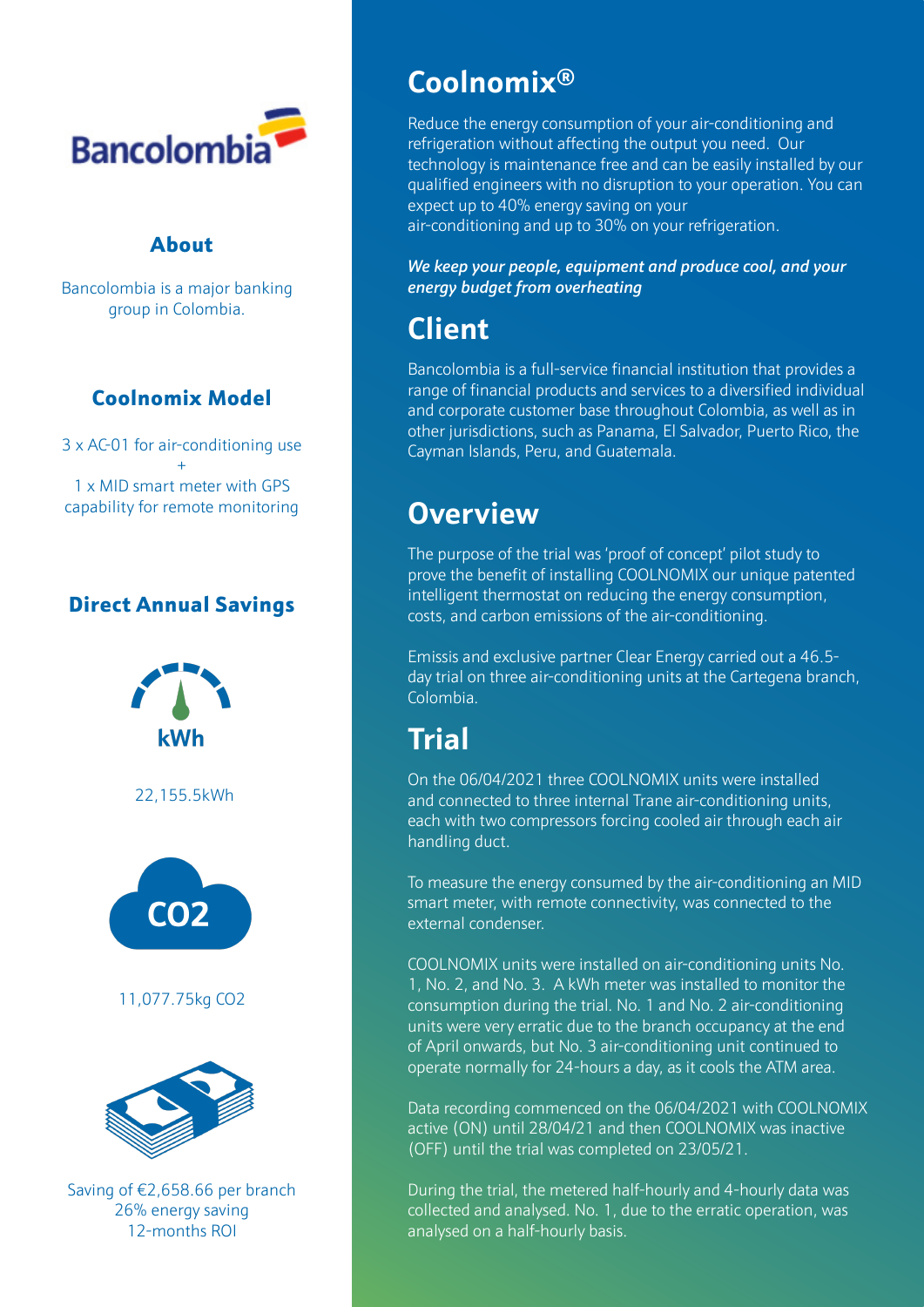### **Results**

#### **Daily**

COOLNOMIX active (ON) reduced daily energy consumption by 26% (see Figure 1), providing a reduction of 60.7kWh per day.

This saving is based on the average daily consumption of power with COOLNOMIX (ON) and COOLNOMIX (OFF) over the period of the trial.

#### **Daily energy consumption (kWh) and saving with COOLNOMIX**



*Figure 1: Daily energy consumption and saving*

#### **Annual energy consumption (kWh) and annual saving with COOLNOMIX**



*Figure 2: Annual energy consumption and savings*

#### **Annual**

The calculated 60.7kWh daily saving with COOLNOMIX (ON) equates to annual energy savings of 22,155.5kWh (see Figure 2) which is equivalent to a carbon emissions reduction of 11,077.75kg of CO2 annually.

#### The annual savings were calculated on average daily consumption showing:

COOLNOMIX (ON) daily consumption averages 173.1kWh COOLNOMIX (OFF) daily consumption averages 233.8kWh

*COOLNOMIX will reduce your carbon emissions by 11,077.75kg of CO2 per annum, per branch*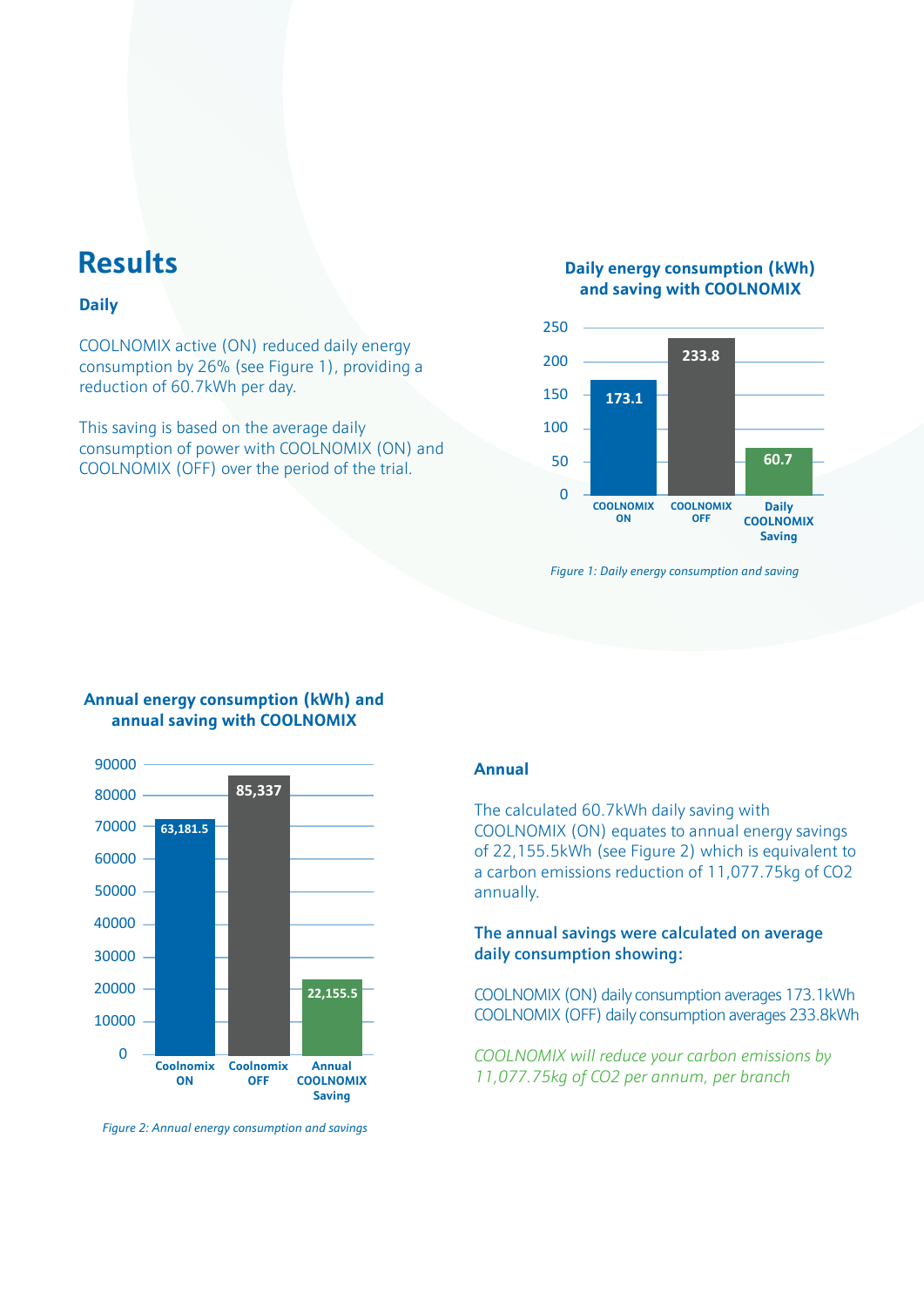## **Conclusions**

The trial test accurately proves the daily energy savings with COOLNOMIX, allowing us to predict the annual carbon emissions reduction and the energy savings plus the financial benefit. We have based cost savings on the trial site's electricity supply cost of €0.12 per kWh (excluding any regional climate change taxes).

The COOLNOMIX trial delivered a 26% energy reduction in electricity consumption; annually this equates to a reduction, per branch:

- **22,155.5kWh**
- **11,077.75kg of CO2**
- **Cost Savings of €2,658.66**

Across an estimated 800 Bancolombia branches COOLNOMIX will see an annual benefit as shown in figure 3.

- **• 17,724,400kWh**
- **• 8,862,200 kg CO2**
- **• €2,126,928**
- **• Rapid return-on-investment**

## **Expected annual benefit across 800 branches over 1 year**



*Figure 3: Annual benefit across portfolio of branches*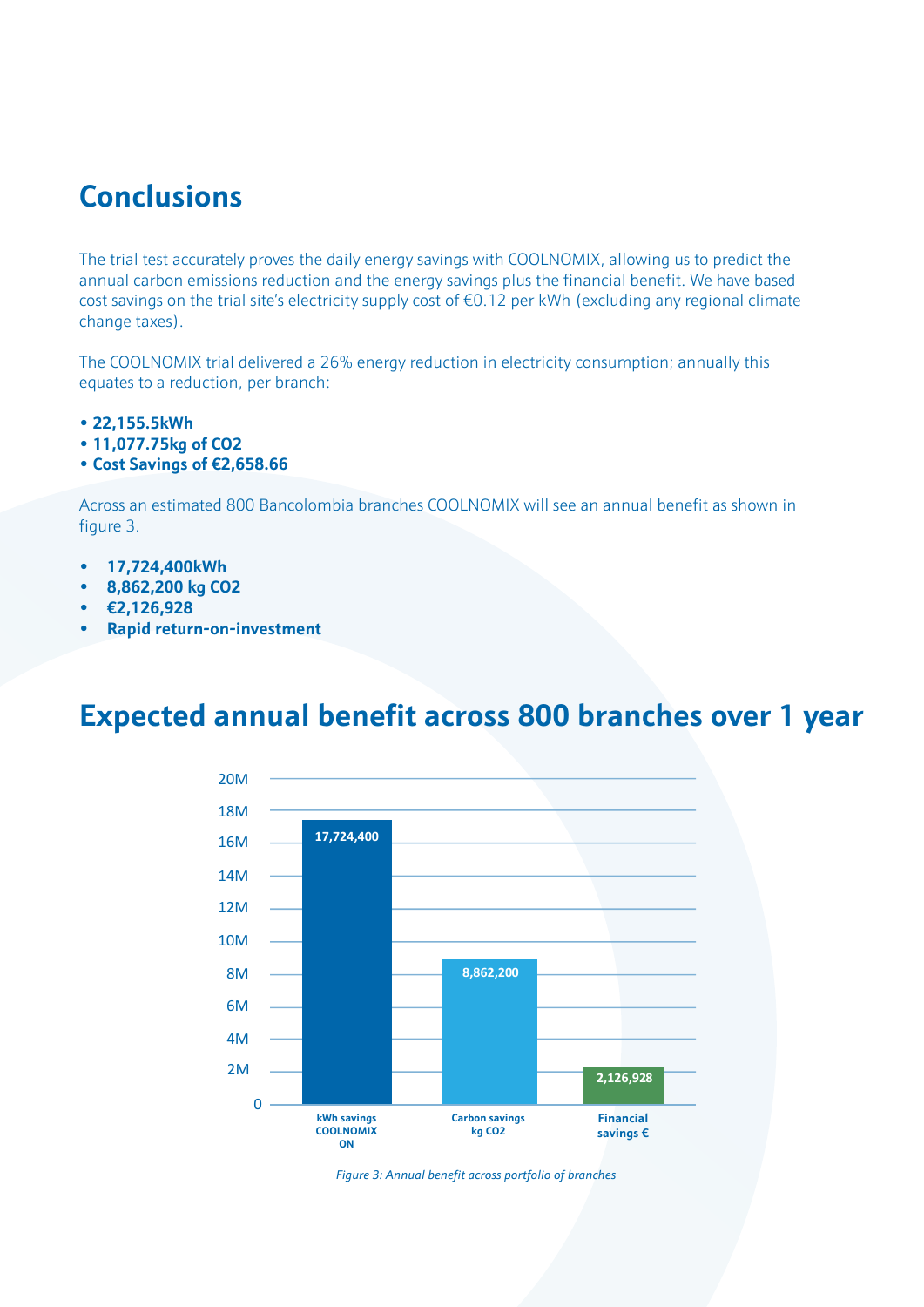## **Recommendations**

COOLNOMIX clearly shows that significant energy, carbon, and financial savings can be achieved, and it is highly likely that due to the climate in Colombia; these savings will be available throughout the Bancolombia branch network. A full roll-out across the portfolio would also offer a significant long-term benefit.

Over 10 years Bancolombia will achieve:

**CO2 reduction Electricity reduction 88,622tn 177,24GWh**

## Appendix **Notes**

All half hourly data and its summary '4-hourly readings' is attached.

GREEN indicates COOLNOMIX active (ON) and the AC operating with COOLNOMIX 'optimisation'

RED Indicates COOLNOMIX inactive (OFF) and the AC operating as 'normal'

1. The COOLNOMIX device's ROI is dependent on the following criteria:

- KW rating of the refrigeration or cooling system
- Operational run hours
- Electricity cost per kWh + regional climate change taxes